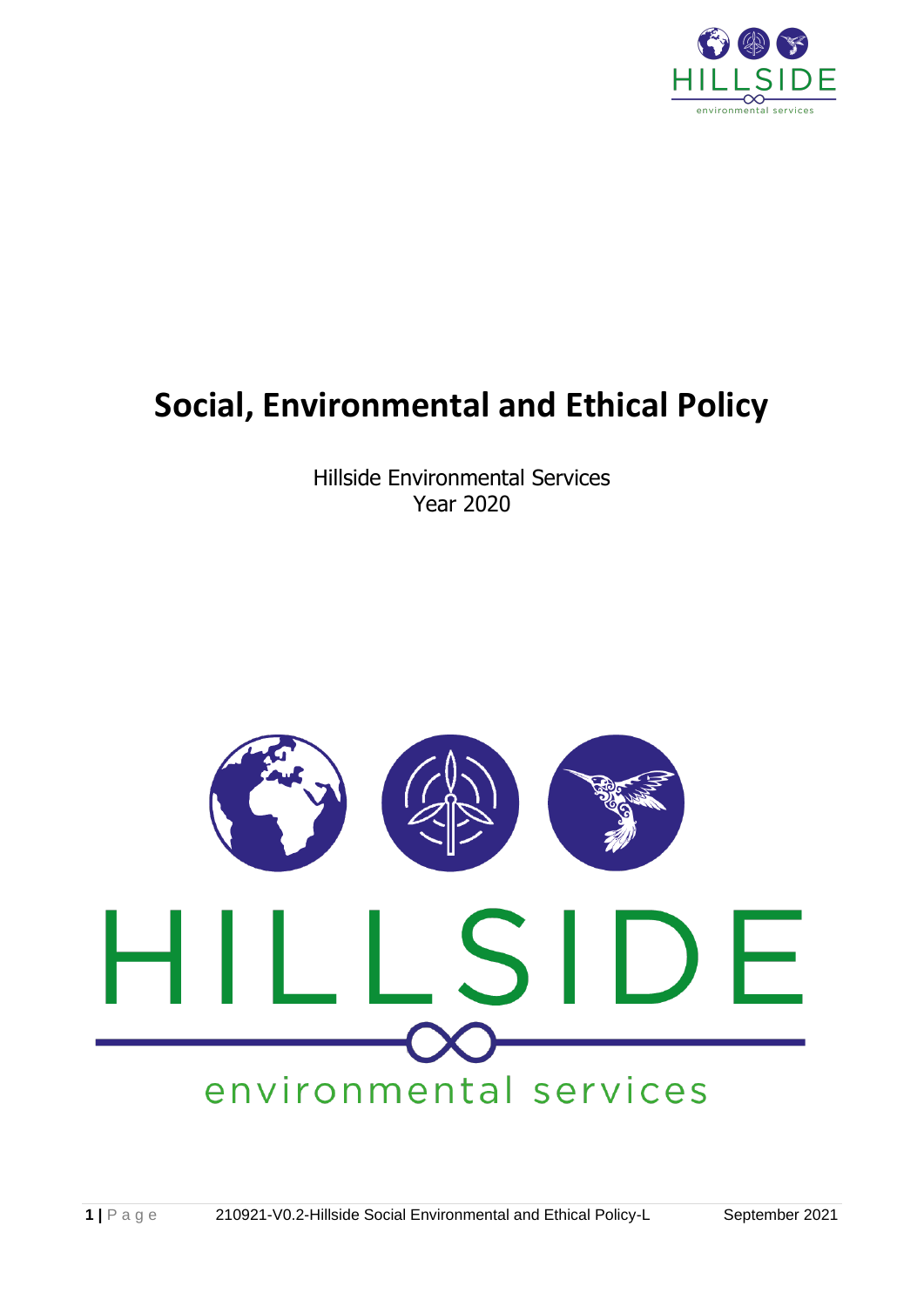

## **Version Control**

| <b>Version</b> | <b>Date</b> | <b>Author</b>         | <b>Rationale</b>                                             |
|----------------|-------------|-----------------------|--------------------------------------------------------------|
| 0.1            | 11/11/18    | <b>Russell Burton</b> | <b>Final Draft</b>                                           |
| 0.2            | 21/09/21    | Lisa Terry            | Review of current legislation and re-branding of<br>document |
| 0.3            | 23/09/21    | <b>Gail Scholes</b>   | Modern Slavery definition added                              |
|                |             |                       |                                                              |
|                |             |                       |                                                              |

# Contents

| 2.                             |  |
|--------------------------------|--|
| 3.                             |  |
| $\mathbf{A}$                   |  |
|                                |  |
| 5.                             |  |
| 6.                             |  |
|                                |  |
|                                |  |
| $7_{\scriptscriptstyle{\sim}}$ |  |
| 8.                             |  |
| 9.                             |  |
|                                |  |
|                                |  |
|                                |  |
|                                |  |
|                                |  |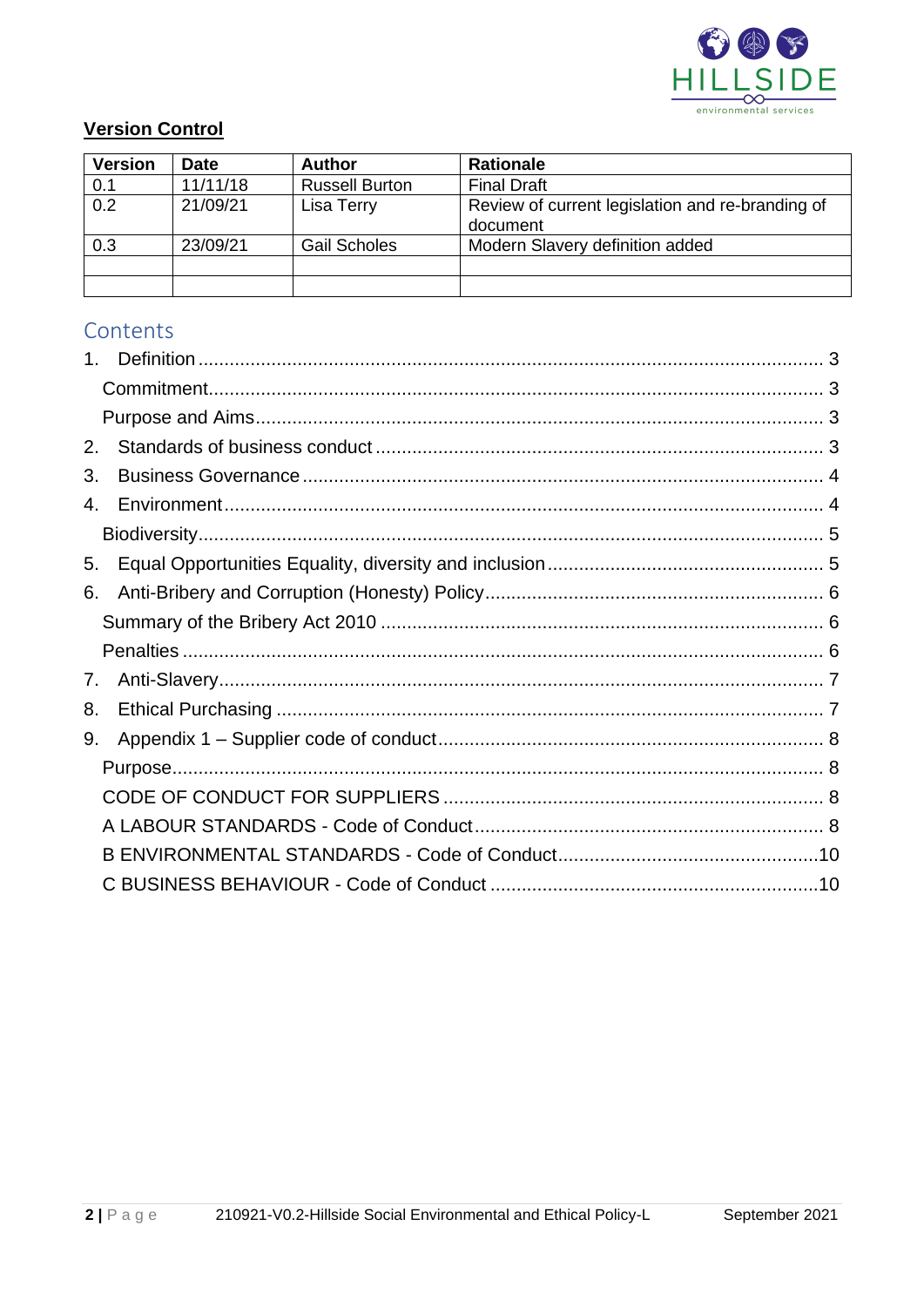

## 1. Definition

Social Environmental and Ethical Policy (SEE) is defined as the integration of business operations and values, whereby the interests of all stakeholders including investors, customers, employees, the community and the environment are reflected in the company's policies and actions.

#### **Commitment**

We are committed to:

- ✓ Continuous improvement in our SEE strategy;
- $\checkmark$  Encouraging our business partners to strive for matching performance;
- $\checkmark$  Acting in a socially responsible way;
- $\checkmark$  Continually improving our performance and meeting all relevant legislation;
- $\checkmark$  Encouraging our colleagues to be mindful of the effect of their actions on any natural resource.

#### Purpose and Aims

The purpose of the policy is to make clear to all stakeholders what we mean by CSR and how we propose to work towards achieving it. The CSR policy applies throughout all of the Procurement Service and governs our approach to all our activities;

In implementing this policy, we aim to:

- $\checkmark$  Be responsible;
- $\checkmark$  Be an exemplar of good practice.
- 2. Standards of business conduct
- $\checkmark$  We recognise that good CSR embraces all aspects of sustainable development and the way we affect people through our business operations;
- ✓ We will assess which social issues are of most relevance to the contract and decide at what stage in the procurement life cycle this social policy could most effectively and legally be included;
- ✓ We shall operate in a way that safeguards against unfair business practices;
- ✓ We believe that a responsible approach to developing relationships between companies and the communities they serve, global or local, is a vital part of delivering business success;
- $\checkmark$  When carrying out our business, in consultation with our customers, we will determine the environmental, social and economic issues;
- $\checkmark$  Our contracts will clearly set out the agreed terms, conditions and the basis for our relationship;
- $\checkmark$  We will continually review our policies and business practices to encourage engagement with local services to promote the development of the regional supply chain.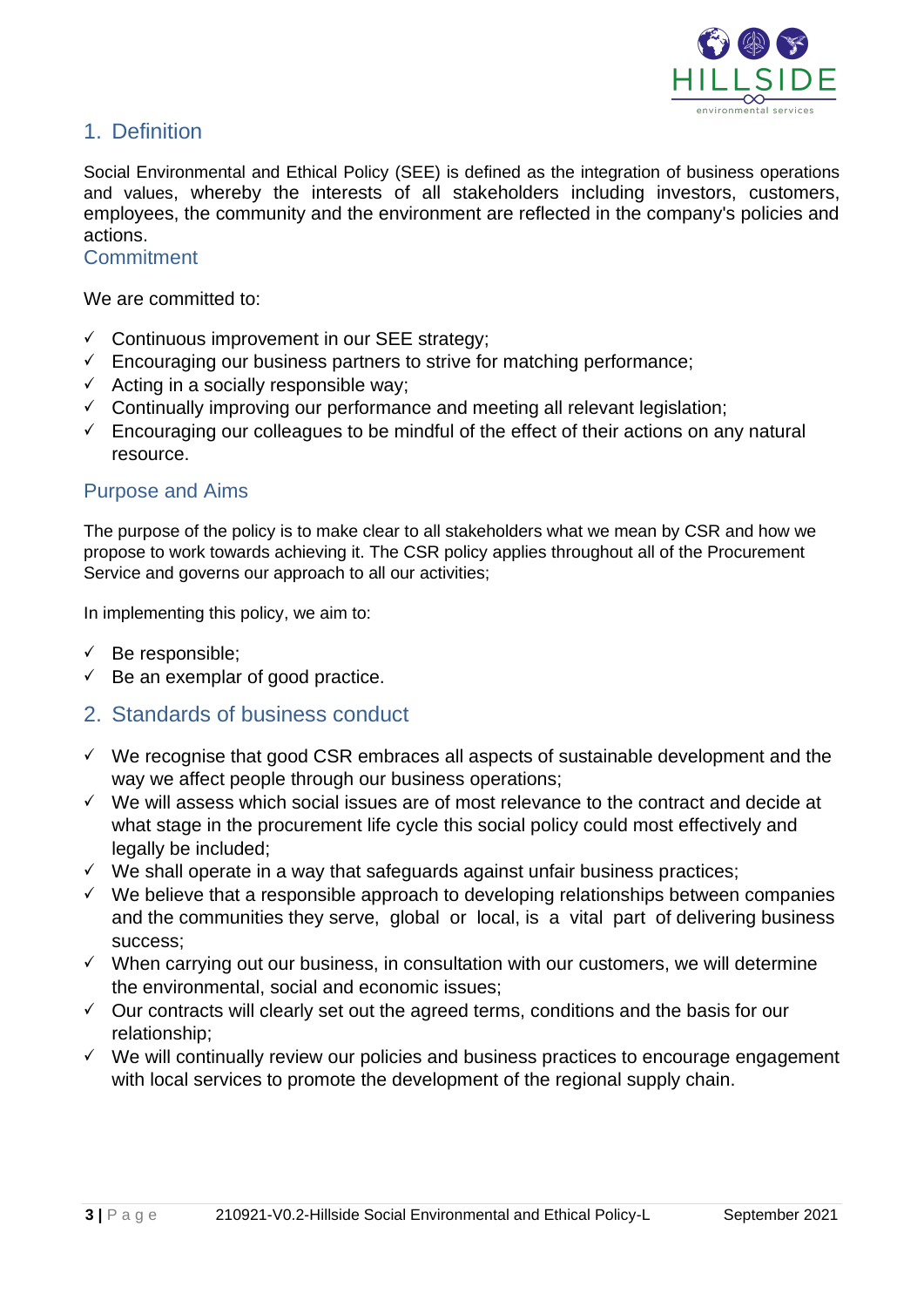

# 3. Business Governance

- ✓ We will share and declare information on personal and business conflicts of interest and seek guidance from higher authority before acting;
- $\checkmark$  We are committed to ensuring that our business is conducted in all respects according to rigorous ethical, professional and legal standards;
- $\checkmark$  All the laws that regulate and apply, will be complied with:
- ✓ We endeavour to ensure that stakeholders have confidence in the decision-making and management processes of the Procurement Service, by the conduct and professionalism of all colleagues. We do this by continually training & developing our colleagues;
- $\checkmark$  All groups and individuals with whom we have a business relationship will be treated in a fair, open and respectful manner;
- $\checkmark$  Competition will be reasonable and based upon the quality, value and integrity of the products and services being supplied;
- $\checkmark$  Feedback on performance will be actively sought, and we will continually review all activities to ensure best practice is observed at all times;
- ✓ We will allow our customers and vendors to give feedback on our performance and ensure that all customer comments are analysed, responded to and where appropriate, acted upon;
- $\checkmark$  An action plan will be developed to ensure continuous improvement is achieved.
- $\checkmark$  Include Reference to the People Charter throughout our supply chain?
- $\checkmark$  Feedback on performance will be actively sought, and we will continually review all activi ties to ensure best practice is observed at all times;
- ✓ We will allow our customers and vendors to give feedback on our performance and ensu re that all customer comments are analysed, responded to and where appropriate, acted upon;
- $\checkmark$  An action plan will be developed to ensure continuous improvement is achieved.
- ✓ We are committed to the Sustainiabily School's People Charter and will endeavour to ensure our supply chain meet the associated requirements

# 4. Environment

Hillside recognise the need for sustainable development and will continually aim to improve the environmental effect of its activities. To achieve this, we will establish sound environmental working practice through: -

- $\checkmark$  Meeting or improving upon relevant legislative, regulatory, and environmental codes of practice.
- $\checkmark$  Developing objectives that target environmental improvements and monitor performance by regular review.
- $\checkmark$  Considering any environmental issues in the decision-making process.
- $\checkmark$  Developing a relationship with suppliers and contractors so that facilitates our collective environmental responsibilities.
- $\checkmark$  Educating colleagues so that they carry out their activities in an environmentally responsible manner.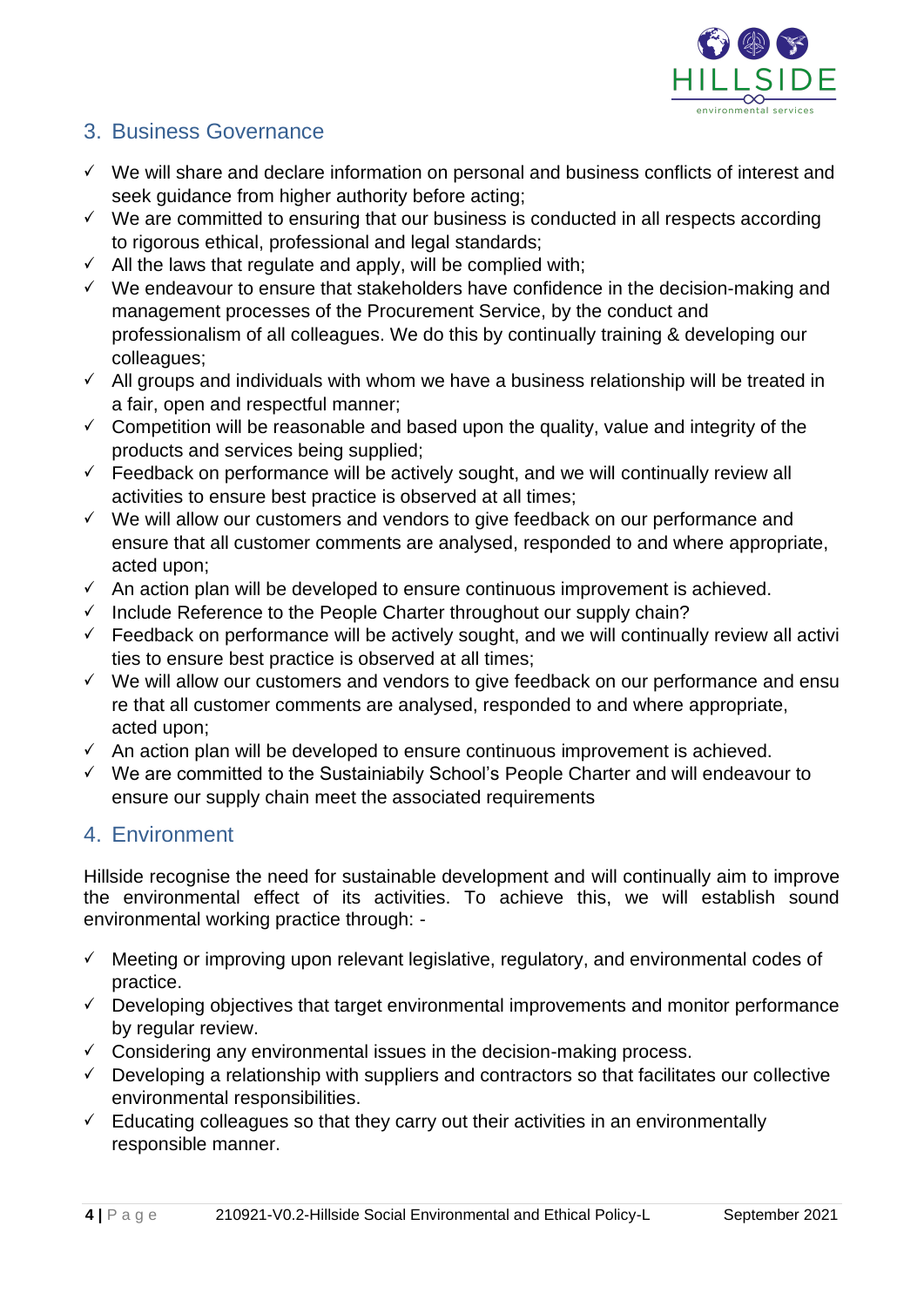

Provide for the effective use of resources by:

- $\checkmark$  Prompting waste minimisation by recycling or finding other uses for by-products whenever economically viable.
- $\checkmark$  Prompting the efficient use of resources, energy, and fuel throughout the company's operations.
- $\checkmark$  Co-operate with the communities in which we operate.
- $\checkmark$  Co-operate with the government, regulatory bodies, and other interested parties
- $\checkmark$  Developing a culture of being a good and trusted neighbour

# **Biodiversity**

We actively encourage the use of sustainable practices in the maintenance of the Company grounds and premises.

# 5. Equal Opportunities Equality, diversity and inclusion

Hillside regards the protection and promotion of equality, diversity and inclusion as a mutual objective for the Company and all members of staff (colleagues) and will proactively pursue a policy to prevent discrimination including direct, indirect and combined discrimination, victimisation and harassment and failure to comply with duties, with regard to all of the company's procedures and operations in particular but not limited to ensuring that:

- a) No employee or person making an application for employment is discriminated against because of their; Age, disability, gender reassignment, marriage and civil partnership, pregnancy and maternity, race, religon or belief, sex, sexual orientation.
- b) That all parts of the business are committed to ensuring equality and diversity. This policy covers (but is not limited to); recruitment, selection, promotion, training, career management, grievance procedures, disciplinary procedures, dismissal, retention, monitoring.
- c) The Company provide a working environment with regards to working conditions, pay and opportunities for promotion, which is free from discrimination of any sort.
- d) Any instances, occurrences or incidents of discrimination of any sort will be considered unacceptable and could be classed as misconduct. All incidents will be investigated, and the offender may be subject to disciplinary action up to summary dismissal.
- e) The Company will promote equality through propaganda such as posters, leaflets and by dissemination of this policy as well as working together with external organisations as required.
- f) The company will review and revise this policy at regular intervals and/or as necessary.

#### **And by ensuring compliance with all relevant Legislation, including:**

| <b>ACTS OF Parliament</b>          |   | <b>REGULATIONS</b>                                        |
|------------------------------------|---|-----------------------------------------------------------|
| Equal Pay Act 1970                 |   | Sex Discrimination (Gender Reassignment) Regulations 1999 |
| <b>Sex Discrimination Act 1975</b> | ٠ | Race Relations Act 1976 (Amendment) Regulations 2003      |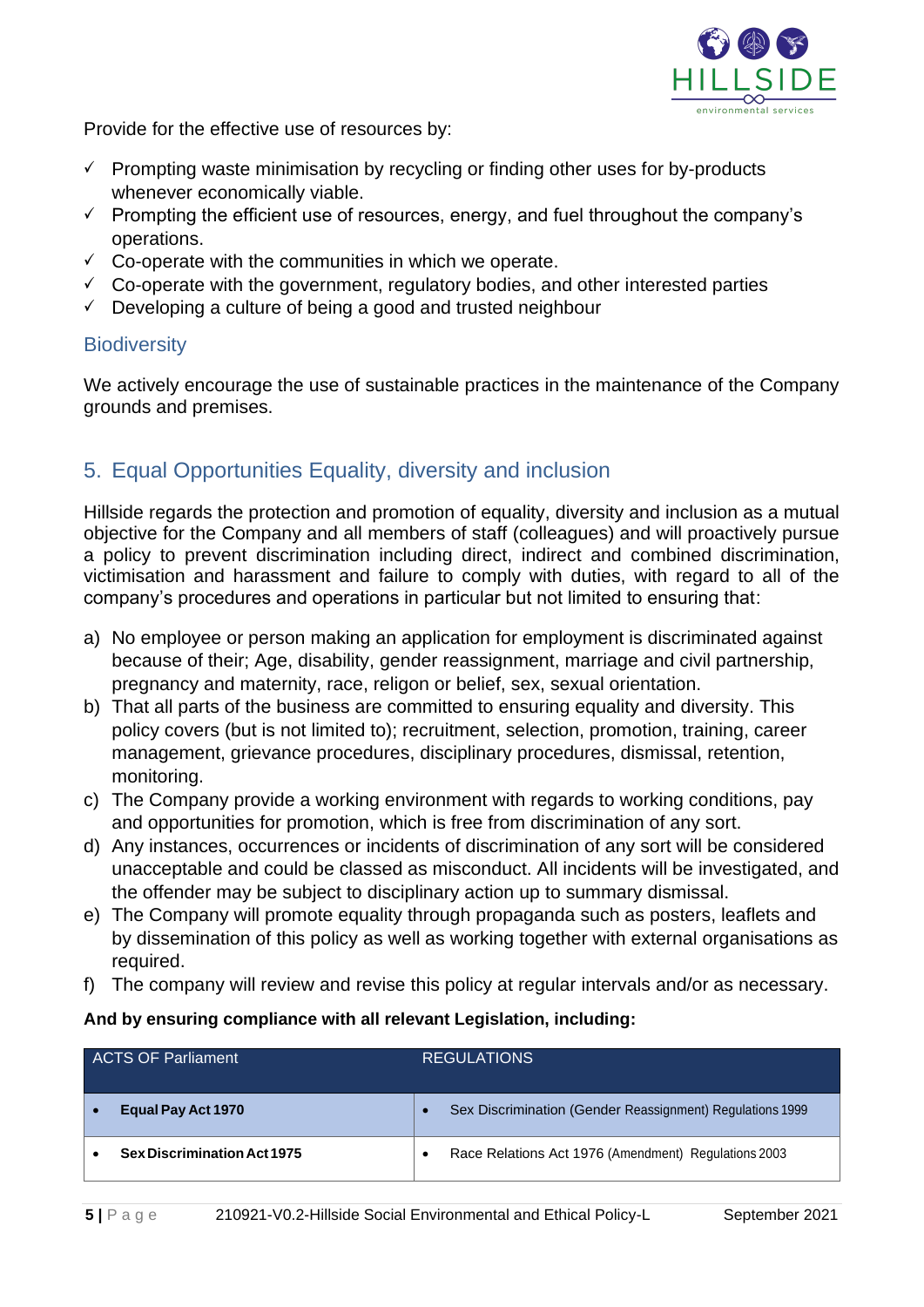

| Race Relations Act 1976 – (Amended 2000)  |   | Employment Equality (Religion or Belief) Regulations 2003  |
|-------------------------------------------|---|------------------------------------------------------------|
| Disability Discrimination Act 1995 & 2005 | ٠ | Employment Equality (Sexual Orientation) Regulations 2003  |
| <b>Human Rights Act 1998</b>              |   | Disability Discrimination Act (Amendment) Regulations 2003 |
| <b>Civil Partnership Act 2004</b>         |   | Employment Equality (Sex Discrimination) Regulations 2005  |
| Equality Act 2006 2010                    |   | <b>Employment Equality (Age) Regulations 2006</b>          |
| <b>Modern Slavery Act 2015</b>            |   | Exploitation of people for personal or commercial<br>aain  |

# 6. Anti-Bribery and Corruption (Honesty) Policy

Hillside regards the Honesty and Integrity of all employees as a minimum standard across all activities of the business.

Hillside are committed to acting ethically and with integrity in all our business dealings and relationships and to implementing and enforcing effective systems and controls to ensure Bribery and Corruption are not facilitated through our working practices or through supply chains and will adopt a zero tolerance approach to any act that breaches this policy.

The Prevention of Corruption Act applies to all contracts that are entered into. The Act makes it a criminal offence to give or offer bribes or rewards to any employee of an organisation with the intention of influencing them in their duties. These offences could lead to loss of contracts. Loss of future opportunities and/or prosecution under the Act.

It is a criminal offence to knowingly supply false or fraudulent information.

#### Summary of the Bribery Act 2010

The two main aspects of the Act that affect businesses are the commercial aspects of

- a) bribing foreign public officials and
- b) the failure of commercial organisations to prevent bribery.

The offence can be committed by companies and partnerships as well as sole traders and also committed if a person associated with the business bribes another person. In addition, the offences can be committed outside the UK.

An associated person is someone who performs services for and on behalf of the business. This includes employees but also other people working for them.

#### **Penalties**

If found guilty, the penalties under the Bribery Act 2010 can include up to 10 years imprisonment and an unlimited fine for commercial organisations.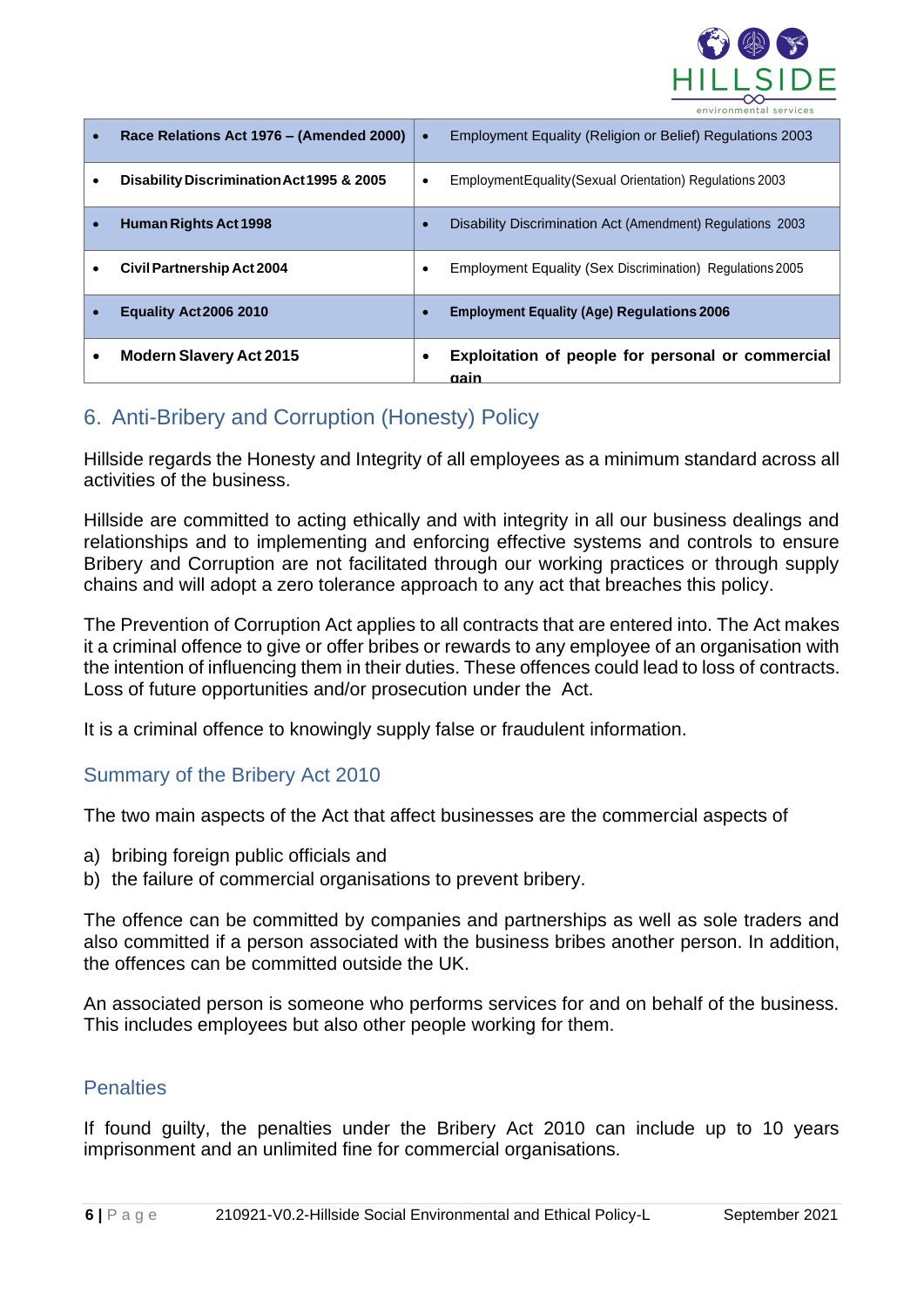

# 7. Anti-Slavery

Modern slavery is a crime and a violation of fundamental human rights. It takes various forms, such as slavery, servitude, forced and compulsory labour and human trafficking, all of which have in common the deprivation of a person's liberty by another to exploit them for personal or commercial gain.

Hillside have a zero tolerance approach to modern slavery, and we are committed to acting ethically and with integrity in all our business dealings and relationships and to implementing and enforcing effective systems and controls to ensure modern slavery is not facilitated by our working practices or through our supply chains

#### 8. Ethical Purchasing

Hillside policy is to seek to purchase goods and services which:

Are produced and delivered under conditions that do not involve the abuse or exploitation of any persons;

Have the least negative impact on the environment.

Such considerations will form part of the evaluation and selection criteria for all goods and services purchased by Hillside Environmental

In addition, Hillside Environmental will seek alternative sources where the conduct of suppliers demonstrably violates the basic rights of Hillside Environmental intended beneficiaries, and there is no willingness to address the situation or where companies in the supply chain are involved in the manufacture or sale of arms in ways which are unacceptable to Hillside Environmental

All suppliers will be required to meet the supplier code of conduct in appendix 1 of this document.

Directors Name Russell L Burton……………………………

**Signature** 

Date Washington 11<sup>th</sup> November 2018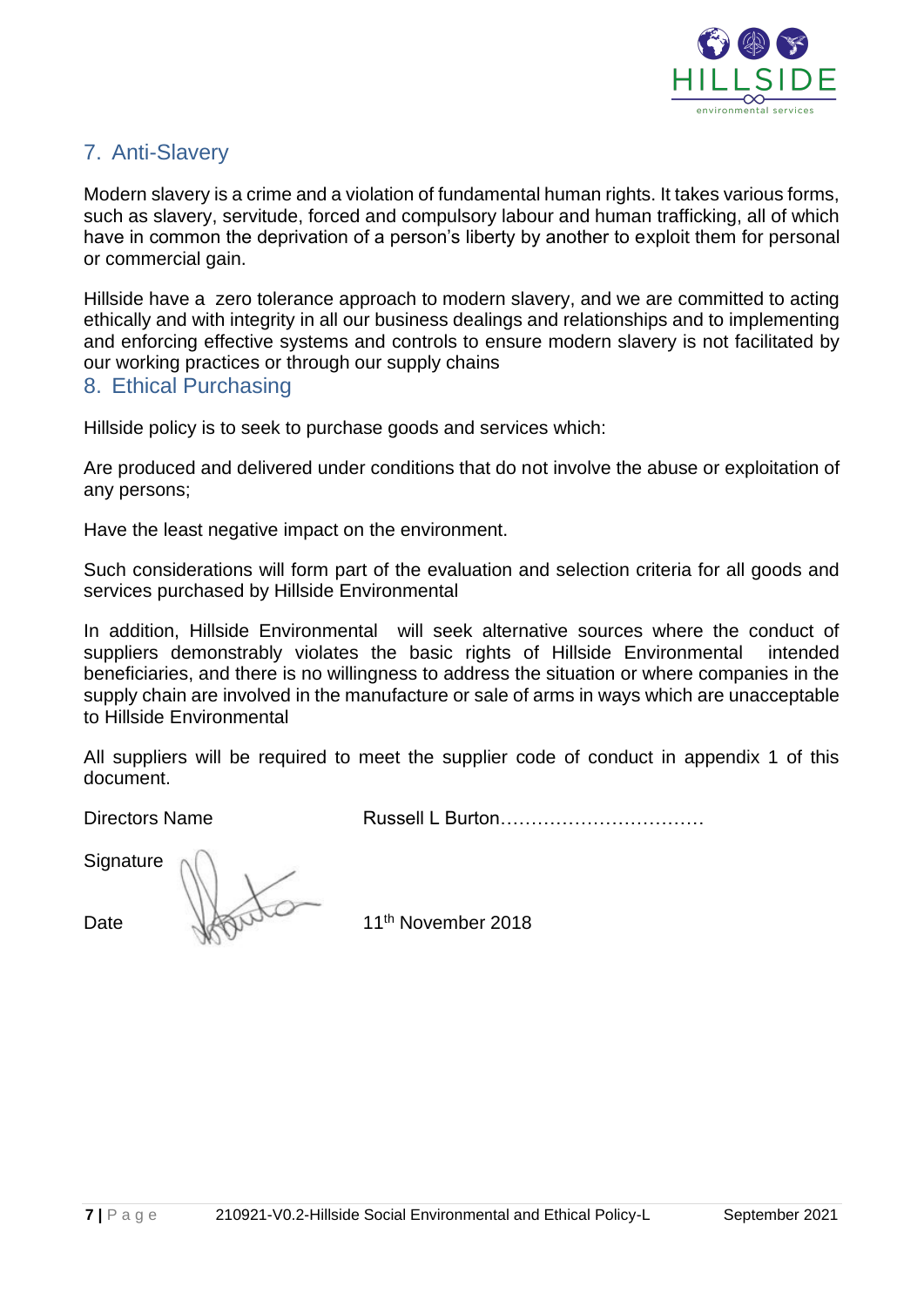

## 9. Appendix 1 – Supplier code of conduct Purpose

The purpose of this code is to:

- a) Promote good labour and environmental standards in the supply chain of Hillside Environmental in line with the Supply Chain Sustainability School People Matter Charter commitments;
- b) To protect Hillside Environmental reputation.

# CODE OF CONDUCT FOR SUPPLIERS

Suppliers adopting this Code of Conduct should commit to continuous improvement towards compliance with the labour and environmental standards specified, both in their own companies and those of their suppliers.

# A LABOUR STANDARDS - Code of Conduct

The labour standards in this code are based on the conventions of the International Labour Organisation (ILO).

Employment is freely chosen: There is no forced, bonded or involuntary prison labour. Workers are not required to lodge 'deposits or their identity papers with the employer and are free to leave their employer after reasonable notice.

Freedom of association and the right to collective bargaining are respected: Workers, without distinction, have the right to join or form trade unions of their own choosing and to bargain collectively.

The employer adopts an open attitude towards the legitimate activities of trade unions. Workers representatives are not discriminated against and have access to carry out their representative functions in the workplace. Where the right to freedom of association and collective bargaining is restricted under law, the employer facilitates, and does not hinder, the development of parallel means for independent and free association and bargaining.

Working conditions are safe and hygienic: A safe and hygienic working environment shall be provided, bearing in mind the prevailing knowledge of the industry and of any specific hazards.

Adequate steps shall be taken to prevent accidents and injury to health arising out of, associated with, or occurring in the course of work, by minimising, so far as is reasonably practicable, the causes of hazards inherent in the working environment.

Workers shall receive regular and recorded health and safety training, and such training shall be repeated for new or reassigned workers. Access to clean toilet facilities and potable water, and, if appropriate, sanitary facilities for food storage shall be provided.

Accommodation, where provided shall be clean, safe, and meet the basic needs of the workers. The company observing the standards shall assign responsibility for health and safety to a senior management representative.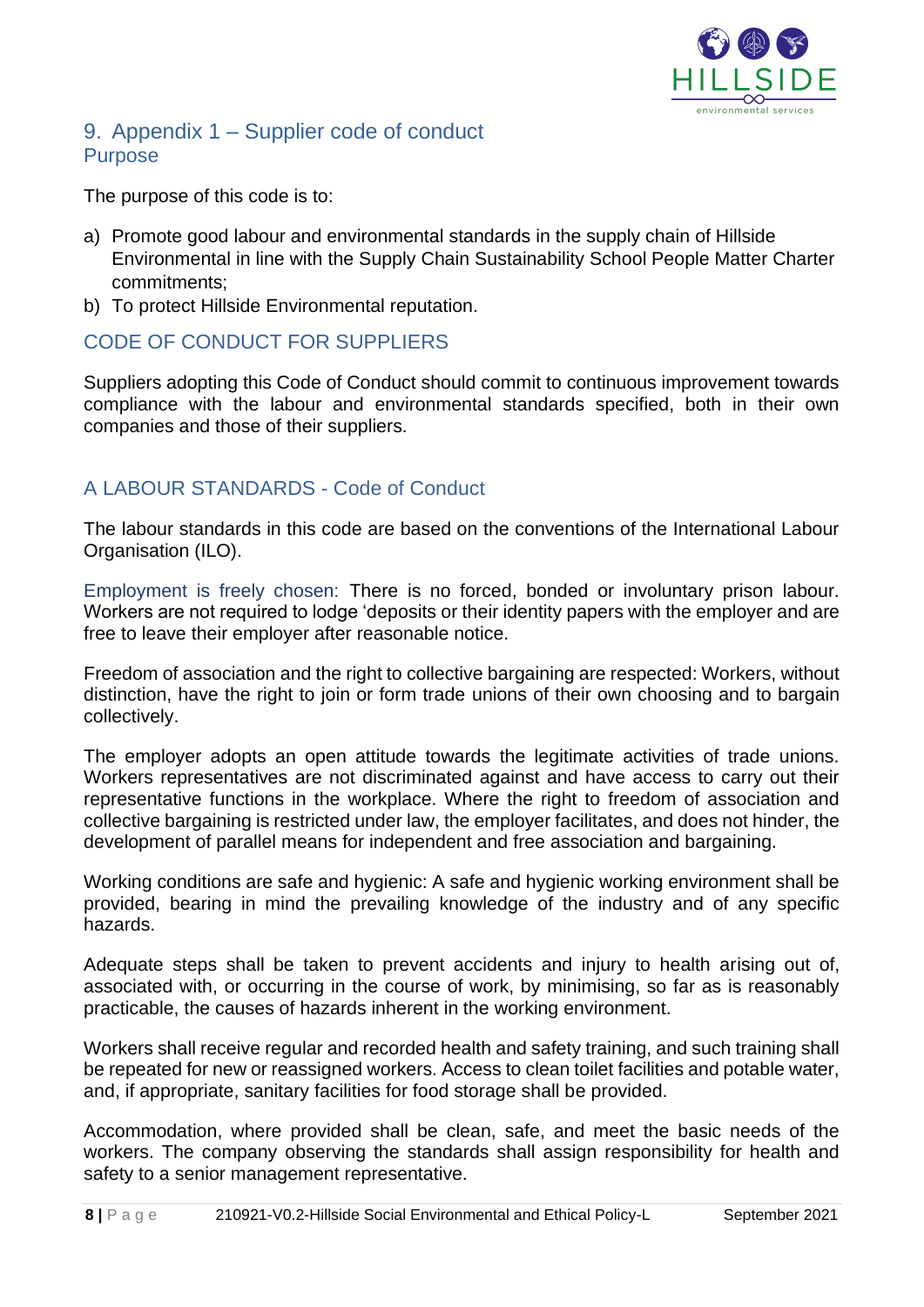

Child Labour shall not be used: There shall be no new recruitment of child labour.

Companies shall develop or participate in and contribute to policies and programmes, which provide for the transition of any child found to be performing child labour to enable her/him to attend and remain in quality education until no longer a child.

Children and young people under 18 years of age shall not be employed at night or in hazardous conditions. These policies and procedures shall conform to the provisions of the relevant International Labour Organisation (ILO) standards.

Living wages are paid Wages and benefits paid for a standard working week meet, at a minimum, national legal standards or industry benchmarks, whichever is higher. In any event wages should always be high enough to meet basic needs and to provide some discretionary income.

All workers shall be provided with written and understandable information about their employment conditions in respect to wages before they enter employment, and about the particulars of their wages for the pay period concerned each time that they are paid. Deductions from wages as a disciplinary measure shall not be permitted nor shall any deductions from wages not provided for by national law be permitted without the express and informed permission of the worker concerned. All disciplinary measures should be recorded.

Working hours are not excessive: Working hours comply with national laws and benchmark industry standards, whichever affords greater protection. In any event, workers shall not on a regular basis be required to work in excess of 48 hours per week and shall be provided with at least one day off for every 7-day period on average.

Overtime shall be voluntary, shall not exceed 12 hours per week, shall not be demanded on a regular basis and shall always be compensated.

**No discrimination is practised:There is no discrimination in hiring, compensation, access to training, promotion, termination or retirement based on Age, disability, gender reassignment, marriage and civil partnership, pregnancy and maternity, race, religon or belief, sex, sexual orientation.**

Regular employment is provided: To every extent possible work performed must be on the basis or a recognised employment relationship established through national law and practise. Obligations to employees under labour or social security laws and regulations arising from the regular employment relationship shall not be avoided through the use of labour-only contracting, sub-contracting or homeworking arrangements, or through apprenticeship schemes where there is no real intent to impart skills or provide regular employment, nor shall any such obligations be avoided through the excessive use of fixed- term contracts of employment.

No harsh or inhumane treatment is allowed: Physical abuse or discipline, the threat of physical abuse, sexual or other harassment and verbal abuse or other forms of intimidation shall be prohibited.